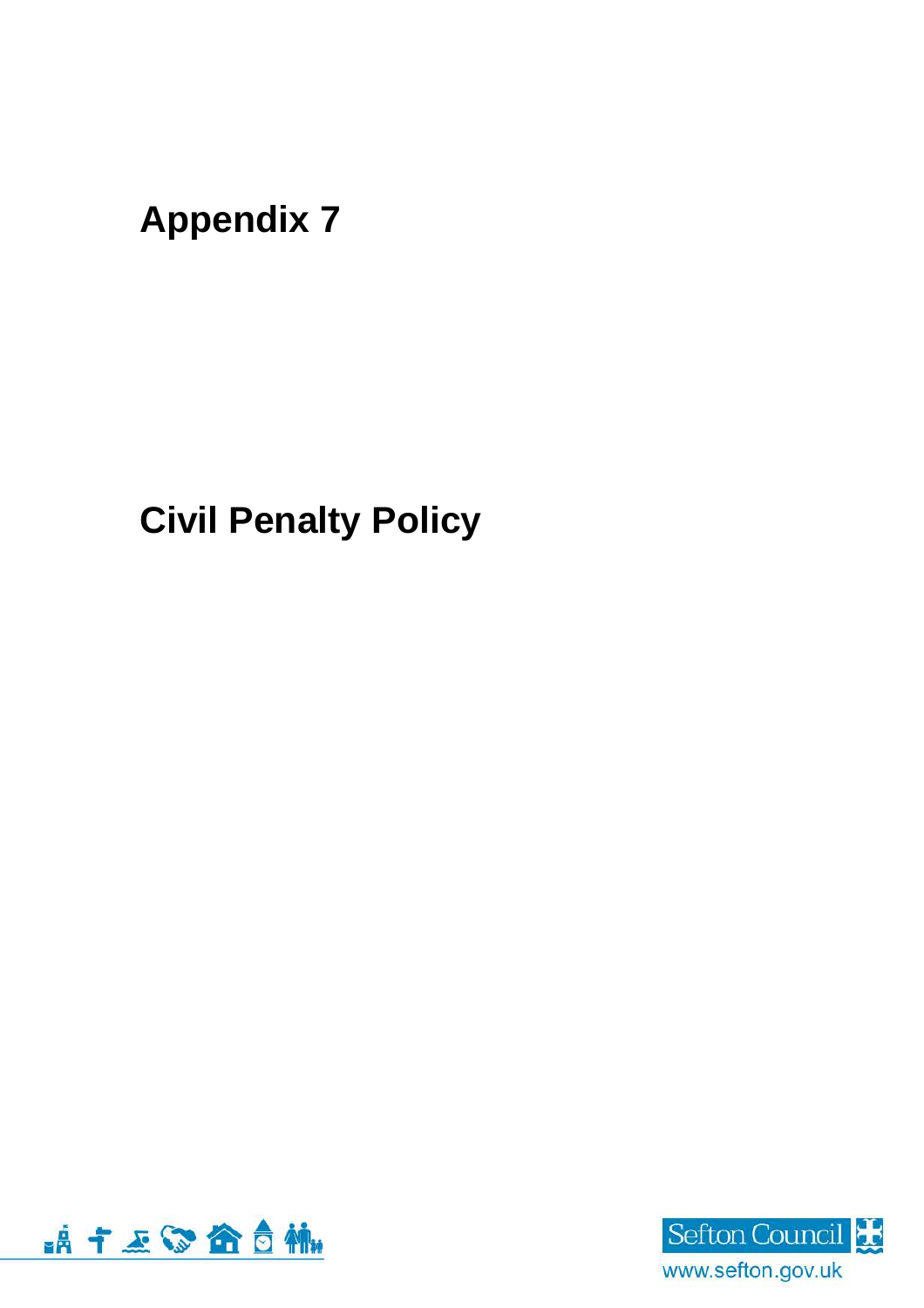# **Glossary**

| <b>THE</b><br><b>COUNCIL</b>   | The term 'the Council' refers specifically to Sefton<br>Council.                                                                                                                                                              |  |
|--------------------------------|-------------------------------------------------------------------------------------------------------------------------------------------------------------------------------------------------------------------------------|--|
| <b>LANDLORD</b>                | The term 'Landlord' also includes the owner, property<br>managing agent / letting agent, persons in control of or<br>persons managing the property under section 263 of<br>the Housing Act 2004.                              |  |
| <b>CIVIL</b><br><b>PENALTY</b> | The term 'Civil Penalty' refers to a financial penalty<br>imposed as an alternative to prosecution under s249A<br>of the Housing Act 2004, as inserted by Section 126<br>and Schedule 9 of the Housing and Planning Act 2016. |  |

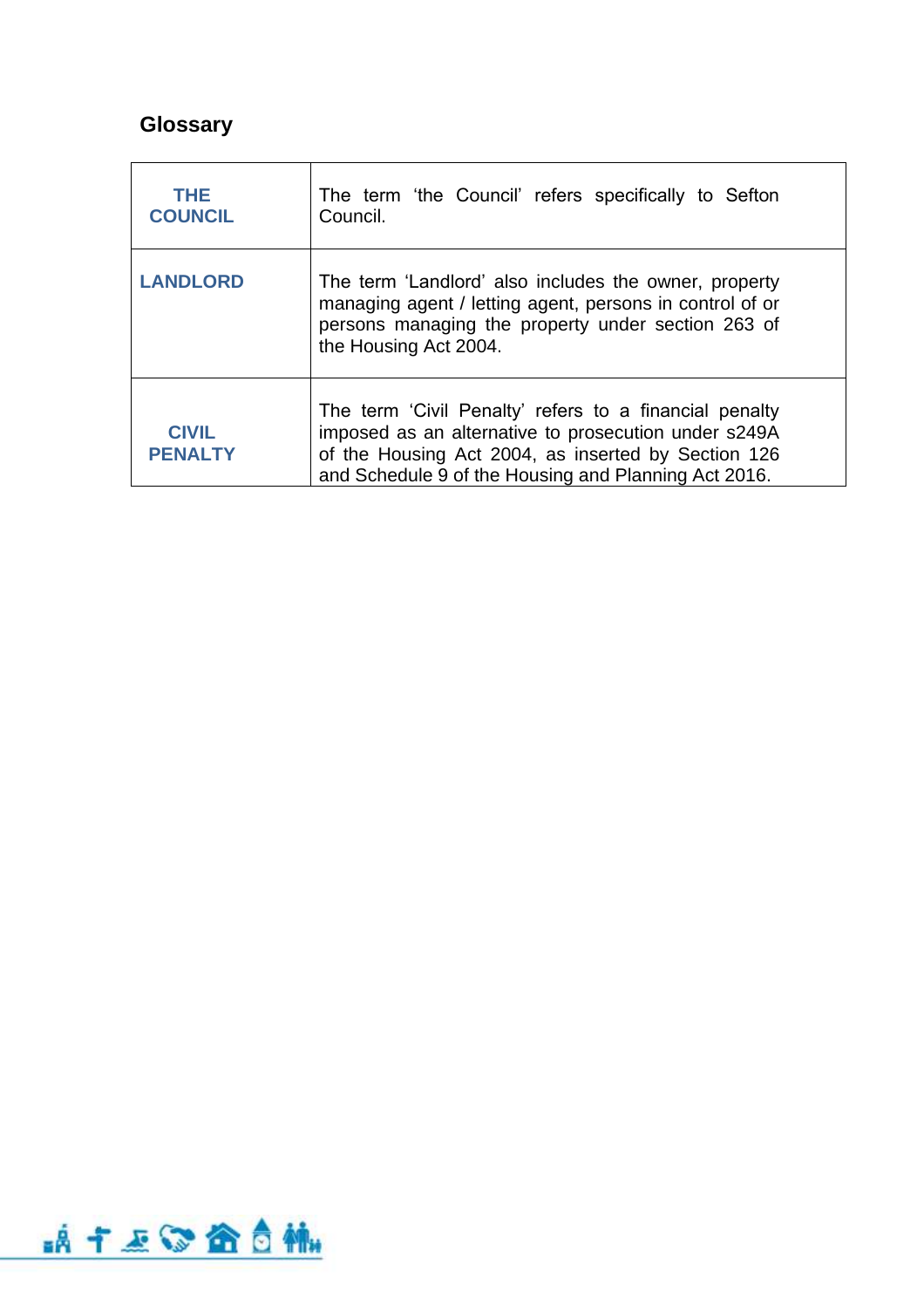## **1 Introduction**

The Council is committed to improving standards in private sector housing, with the aim of ensuring that all private rented accommodation is well managed, properly maintained, safe and habitable.

Whilst the Council acknowledges that compliant landlords do operate their business responsibly in Sefton, there are a significant number of irresponsible landlords who knowingly rent out accommodation that is unlicensed, substandard, or unsafe.

The Council shares the Government's desire to support good landlords who provide decent well-maintained homes, and to crack down on those unscrupulous landlords who are flouting the law and seeking to profit from their non-compliance.

The Council's approach to housing enforcement is based on the principle that no-one who breaks the law should gain a financial advantage over someone who does not.

This approach will be encorporated into the Council's Housing Standards Enforcement Policy<sup>1</sup>.

The Council welcomes the action that the Government is taking to crack down on irresponsible landlords – including the measures introduced under the Housing and Planning Act 2016 – and it is committed to making full use of its new powers to improve standards in Sefton's private rented sector.

Since 6 April 2017, local housing authorities have had the power to impose civil penalties of up to £30,000 on individuals and organisations, as an alternative to prosecution, for certain offences under the Housing Act 2004. Rent repayment orders have also been extended to cover a wider range of offences.

Sefton's intelligence-led, targeted approach to housing enforcement, means that the Council is well placed to competently detect and investigate possible offences and, where appropriate, to impose a civil penalty as an alternative to prosecution.

This policy contains information about civil penalties and rent repayment orders and how the Council is planning to use them. It takes into account the statutory guidance that has been issued by the Government under Schedule 9 of the Housing and Planning Act 2016<sup>2</sup>, and should be read in conjunction with the Council's Housing Standards Enforcement Policy.

<sup>2</sup> Civil Penalties under the Housing and Planning Act 2016 - Guidance for Local Authorities (issued April 2017)



<sup>&</sup>lt;sup>1</sup> Sefton Council Housing Standards Enforcement Policy (currently being revised)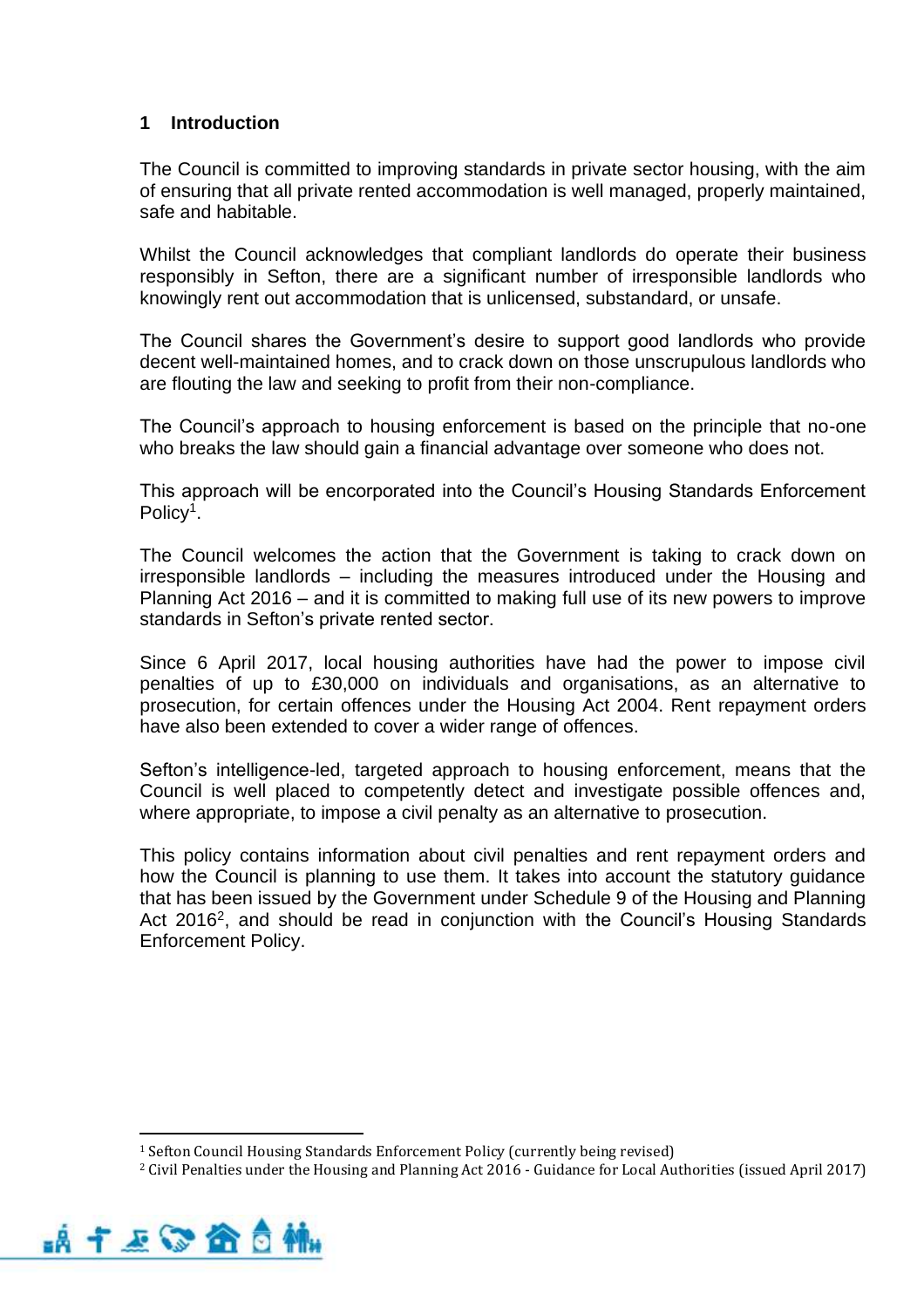## **2. The Government's Intentions and Expectations**

The Government has said that it wants to support good landlords who provide decent, well-maintained homes, and avoid unnecessary regulation which increases costs and red tape for landlords and pushes up rents for tenants.

However, it has also pledged to crack down on rogue landlords who flout the law and knowingly rent out unsafe and substandard accommodation, with the aim of disrupting their business model.

The Housing and Planning Act 2016 introduced a range of measures to help local authorities deal more robustly with rogue and irresponsible landlords:

• **Civil penalties of up to £30,000** as an alternative to prosecution for certain specified offences (came into force on 6 April 2017);

• **Extension of rent repayment orders** to cover illegal eviction, breach of a banning order, failure to comply with an improvement notice and certain other specified offences (came into force on 6 April 2017);

• **Database of rogue landlords and property agents** who have been convicted of certain offences or received multiple civil penalties (to come into force on 6 April 2018);

• **Banning orders** for the most serious and prolific offenders (to come into force on 6 April 2018).

When introducing civil penalties through the Housing and Planning Act 2016, Government Ministers made it very clear that they expect local housing authorities to use their new powers robustly as a way of clamping down on rogue landlords.

In the House of Commons, Marcus Jones MP (Parliamentary Under Secretary of State at the DCLG) explained why the maximum penalty is £30,000:

" [it is necessary to] clamp down on rogue landlords, so the civil penalty [has been increased] up to a maximum of £30,000 $3"$ .

" It is important [to] raise the level of civil penalty to £30,000, because a smaller fine may not be significant enough for landlords who flout the law to think seriously about their behaviour and provide good quality, private sector rented accommodation for their tenants<sup>4</sup>".

Although the Government states (in its guidance) that, generally, it would expect the maximum civil penalty of £30,000 to be "reserved for the very worst offenders", it recommends that the actual amount imposed in any case should reflect the severity of the offence and take into account the landlord's previous record of offending.

<sup>4</sup> ibid



<sup>3</sup> <https://www.publications.parliament.uk/pa/cm201516/cmhansrd/cm160105/debtext/160105-004.htm>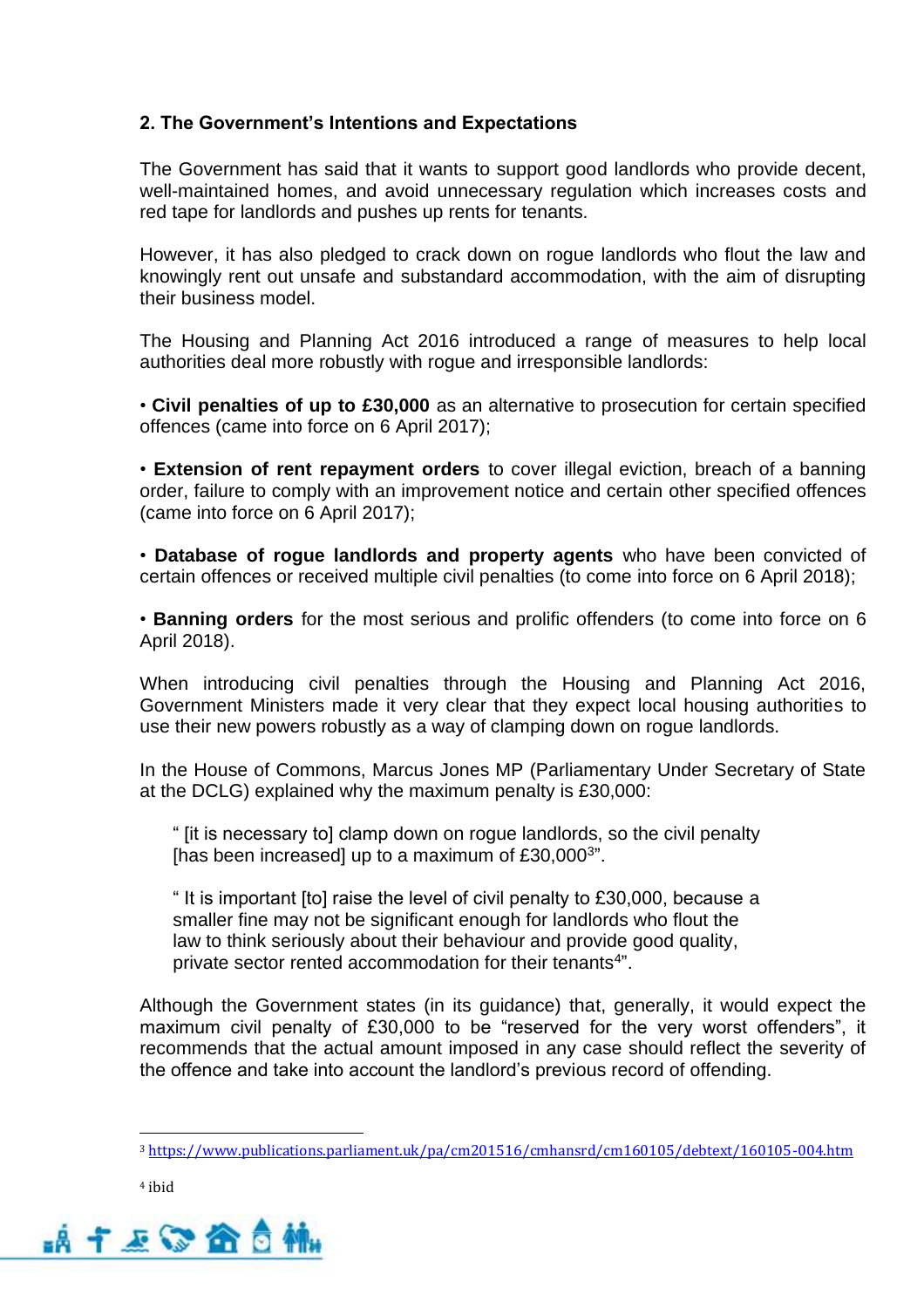## **3. Government Guidance**

The Government's Department for Communities and Local Government (DCLG) have published the following document: "Civil Penalties under the Housing and Planning Act 2016: Guidance for Local Authorities". This is statutory guidance which local housing authorities must have regard to. This statutory guidance recommends certain factors a local housing authority should take into account when deciding on the level of civil penalty and further recommends that local authorities develop and document their own policy on determining the appropriate level of civil penalty in a particular case.

This policy has been published in line with the DCLG's recommendation that the Council should have a policy on determining the appropriate level of civil penalty in a particular case.

## **4. Housing Offences Covered by Civil Penalties**

The Power to impose a civil penalty as an alternative to prosecution for certain specified housing offences was introduced by section 126 and Schedule 9 of the Housing and Planning Act 2016. This inserted section 249A into the Housing Act 2004 Act. Section 249A establishes the legal basis for the imposing of civil penalties as an alternative to prosecution for specific housing offences under the Housing Act 2004.

Civil Penalties can be imposed by the Council as an alternative to prosecution for the following offences under the Housing Act 2004:

- Failure to comply with an Improvement Notice (section 30);
- Offences in relation to licensing of Houses in Multiple Occupation (section 72);
- Offences in relation to licensing of houses under Part 3 of the Act (section 95);
- Offences of contravention of an overcrowding notice (section 139);
- Failure to comply with management regulations in respect of Houses in Multiple Occupation (section 234)
- Offences subject to Banning Orders (subject to implementation)

## **5. Purpose of Civil Penalties Policy**

Local housing authorities have the power to impose civil penalties for up to £30,000 on individuals and companies (for certain specified offences under the Housing Act 2004) as an alternative to prosecution.

In accordance with s249A of the 2004 Act, the amount of the financial penalty is to be determined by the local housing authority. Although the statutory guidance recommends factors a local authority should take into account when deciding the level of penalty, it does not go into any level of detail in this regard. The Council therefore has a wide discretion in determining the appropriate level of civil penalty in a particular case and seeks to set out further guidance in this policy of how it will do so.

The Council has decided to largely base this policy on the principles set out in the Sentencing Council Health and Safety Offences and Food Safety and Hygiene Offences

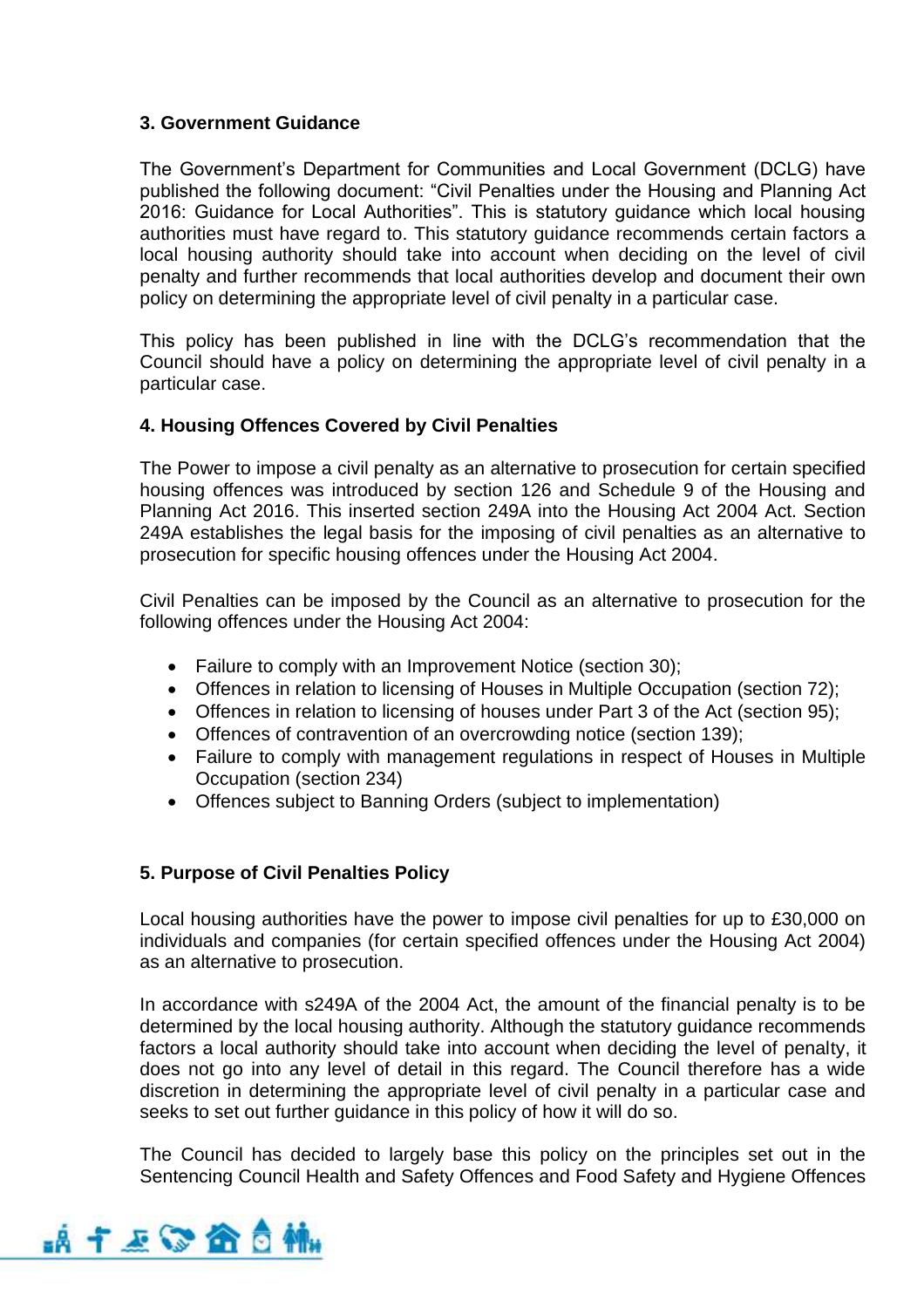Definitive Guidelines, which the Council considers to be the most relevant sentencing guidance issued by the Sentencing Council.

This policy will complement the Housing Standards Enforcement Policy to ensure that a level playing field is created for all landlords by dealing robustly with irresponsible landlords who fail to comply with their legal obligations.

#### **6. Principles of Civil Penalties**

## **General Considerations**

As the provisions of the Housing and Planning Act 2016 have only recently been introduced there is no legal precedent in relation to the use and level of civil penalties.

A civil penalty can only be imposed as an alternative to prosecution. The legislation does not permit local housing authorities to impose a civil penalty and prosecute for the same offence. This means that if a person has been convicted or is currently being prosecuted, the Council cannot impose a civil penalty in respect of the same offence. The same applies if a civil penalty has been imposed, a person cannot then be convicted of the same conduct.

A civil penalty can be issued as an alternative to prosecution for each separate offence which falls within the specified housing offences listed in 3.2 above. This means that a civil penalty can be imposed for each separate breach of the Houses in Multiple Occupation Management Regulations<sup>5</sup>. Section 234(3) of the Housing Act 2004 provides that a person commits an offence if he fails to comply with a regulation, therefore each failure to comply with the regulations constitutes a separate offence for which a civil penalty can be imposed.

Where the Council is in a position to prosecute a landlord **and** a letting agent for an offence, then a civil penalty can be imposed as an alternative to prosecution on either or both. The amount of the civil penalty may differ for both depending on individual circumstances.

Although only one civil penalty can be imposed for a single offence, if a landlord fails to comply with an Improvement Notice and subsequently receives a civil penalty as a result, a further Improvement Notice could then be issued if the work still hasn't been carried out.

<sup>5</sup> The Management of Houses in Multiple Occupation (England) Regulations 2006 and The Licensing and Management of Houses in Multiple Occupation (Additional Provisions) (England) Regulations 2007

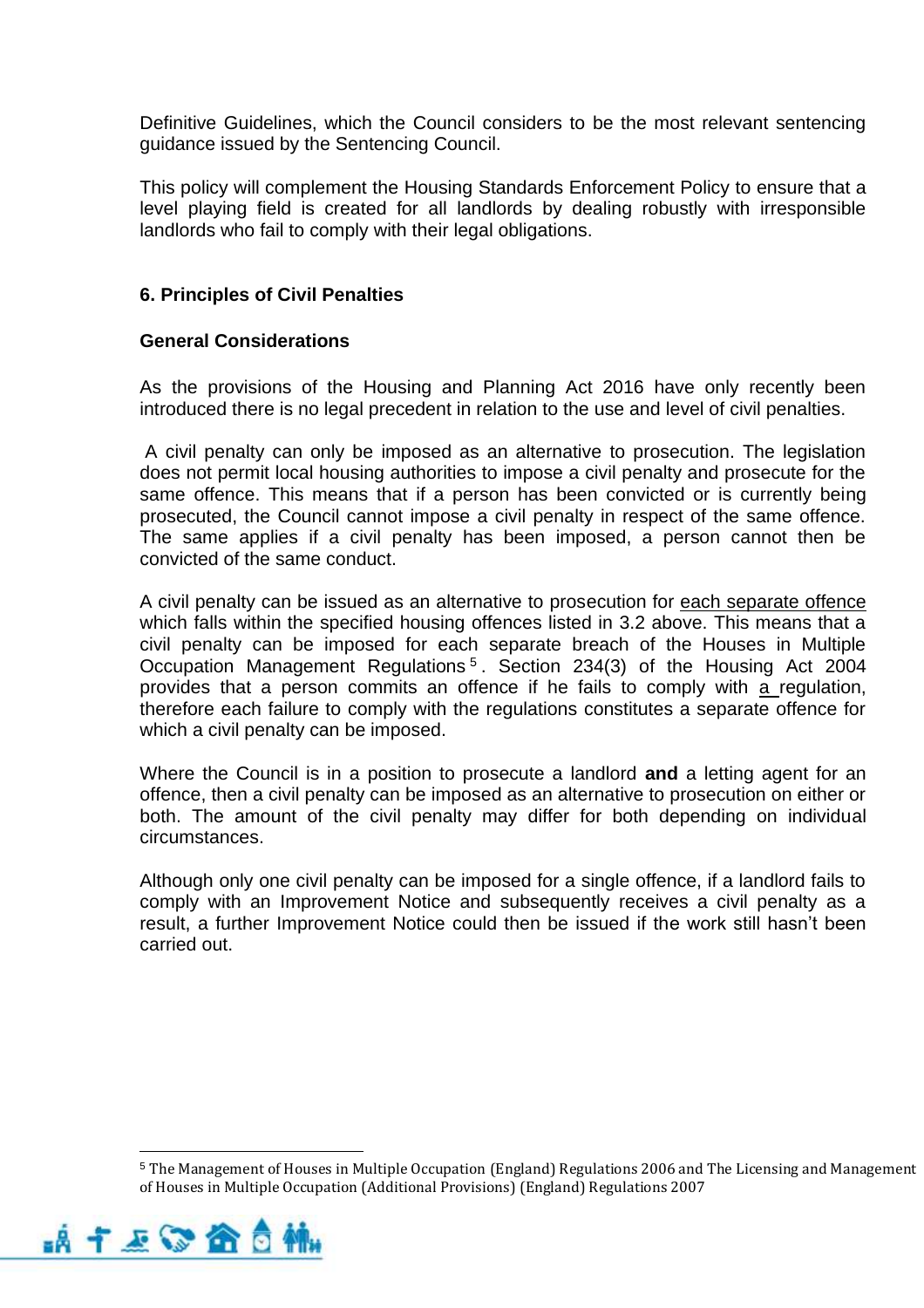# **Principles Underpinning Civil Penalty Action**

All of the Private Sector Housing team's enforcement activity will be:

- **Targeted**  We aim to prioritise our resources in areas where they will be most effective. To ensure this we will use an intelligence and risk based approach, focusing on properties and persons who pose the greatest risk. This will include those landlords who fail to licence licensable properties as well as properties which put tenant's health and safety at risk along with evidence of poor property management, often evidenced by complaints of anti-social behaviour at the property.
- **Proportionate**  Enforcement action will be proportionate to the offence taking into account the scale, seriousness and nature of any breach/non-compliance.
- **Fair and Objective**  Enforcement action will be based on the individual circumstances of a case, taking all available information and evidence into account. Officers will carry out investigations in a fair and open minded manner.
- **Transparent**  Enforcement action taken will be in accordance with policies and procedures which are in the public domain. Communications will be easy to understand, with clear reasons being given for any enforcement action taken.
- **Consistent**  Enforcement action will be taken by competent investigators and the Private Sector Housing Team will ensure consistency in the interpretation and enforcement of legislation and will work with other regulatory agencies to share and develop good practice.
- **Accountable**  Enforcement action will be taken in a responsible manner that has a clear purpose.

## **Factors to be taken into Account when Deciding the Level of Civil Penalty**

The Government has stated in its statutory guidance that generally they expect the maximum amount for a civil penalty (£30,000) to be reserved for the 'very worst offenders' and it recommends that the actual amount imposed in any particular case should reflect the severity of the offence, as well as taking account of the landlord's previous record of offending.

The Government has set out factors which a Local Housing Authority should take into account when setting a civil penalty to ensure that it is set at an appropriate level:

- a) **Severity of the offence.** The more serious the offence, the higher the penalty should be.
- b) **Culpability and track record of the offender.** A higher penalty will be appropriate where the offender has a history of failing to comply with their obligations and/or their actions were deliberate and/or they knew, or ought to have known, that they were in breach of their legal responsibilities. Landlords are

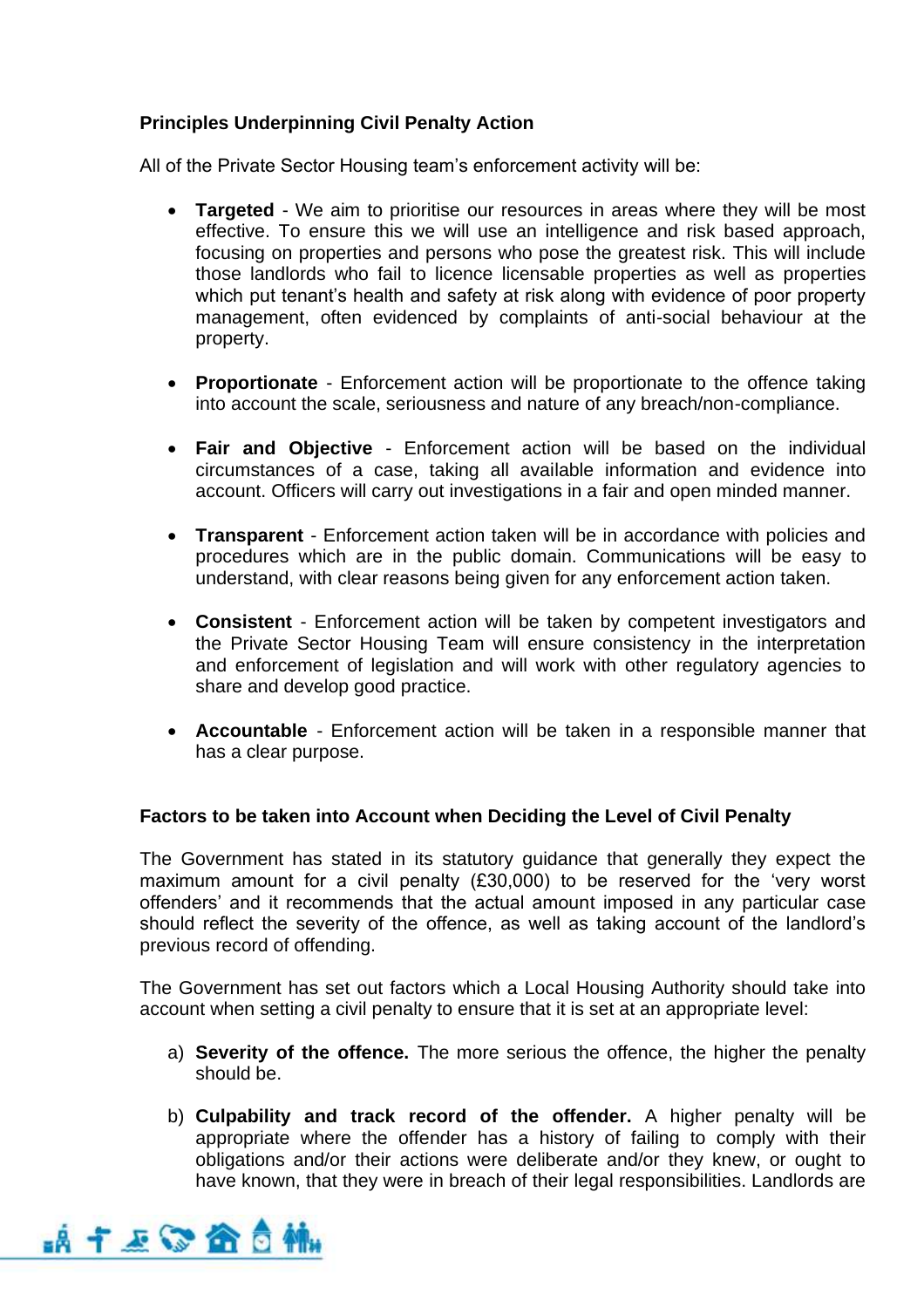running a business and therefore are expected to be aware of their legal obligations.

- c) **The harm caused to the tenant.** This is a very important factor when determining the level of penalty. The greater the harm or the potential for harm, the higher the amount should be when imposing a civil penalty.
- d) **Punishment of the offender.** A civil penalty should not be regarded as an easy or lesser option compared to prosecution. While the penalty should be proportionate and reflect both the severity of the offence and whether there is a pattern of previous offending, it is important that it is set at a high enough level to help ensure that it has a real economic impact on the offender and demonstrates the consequences of not complying with their responsibilities.
- e) **Deter the offender from repeating the offence.** The ultimate goal is to prevent any further offending and help to ensure that the landlord fully complies with all of their legal responsibilities in future. The level of penalty should therefore be set at a high enough level such that it is likely to deter the offender from repeating the offence.
- f) **Deter others from committing similar offences.** While the fact that someone has received a civil penalty will not be in the public domain, it is possible that other landlords in the local area will become aware through informal channels when someone has received a civil penalty. An important part of the deterrence is the realisation that (a) the local housing authority is proactive in levying civil penalties where the need to do so exists and (b) that the level of civil penalty will be set at a high enough level to both punish the offender and deter repeat offending.
- g) **Remove any financial benefit the offender may have obtained as a result of committing the offence.** The guiding principle here should be to ensure that the offender does not benefit as a result of committing the offence, i.e. it should not be cheaper to offend than to ensure a property is well maintained and properly managed.

#### **7. Process for Determining the Level of Civil Penalty**

Generally, the maximum civil penalty amounts imposed by the Council will be reserved for the very worst offenders however, in line with the Government's statutory guidance, the actual amount imposed in any particular case will reflect the severity of the offence, as well as taking account of the landlord's previous record of offending.

In order to ensure that a civil penalty is set at the appropriate level, the Council will consider the following factors (described in more detail above) that the Government has identified in its statutory guidance as being pertinent:

- Severity of the offence
- Culpability and track record of the offender

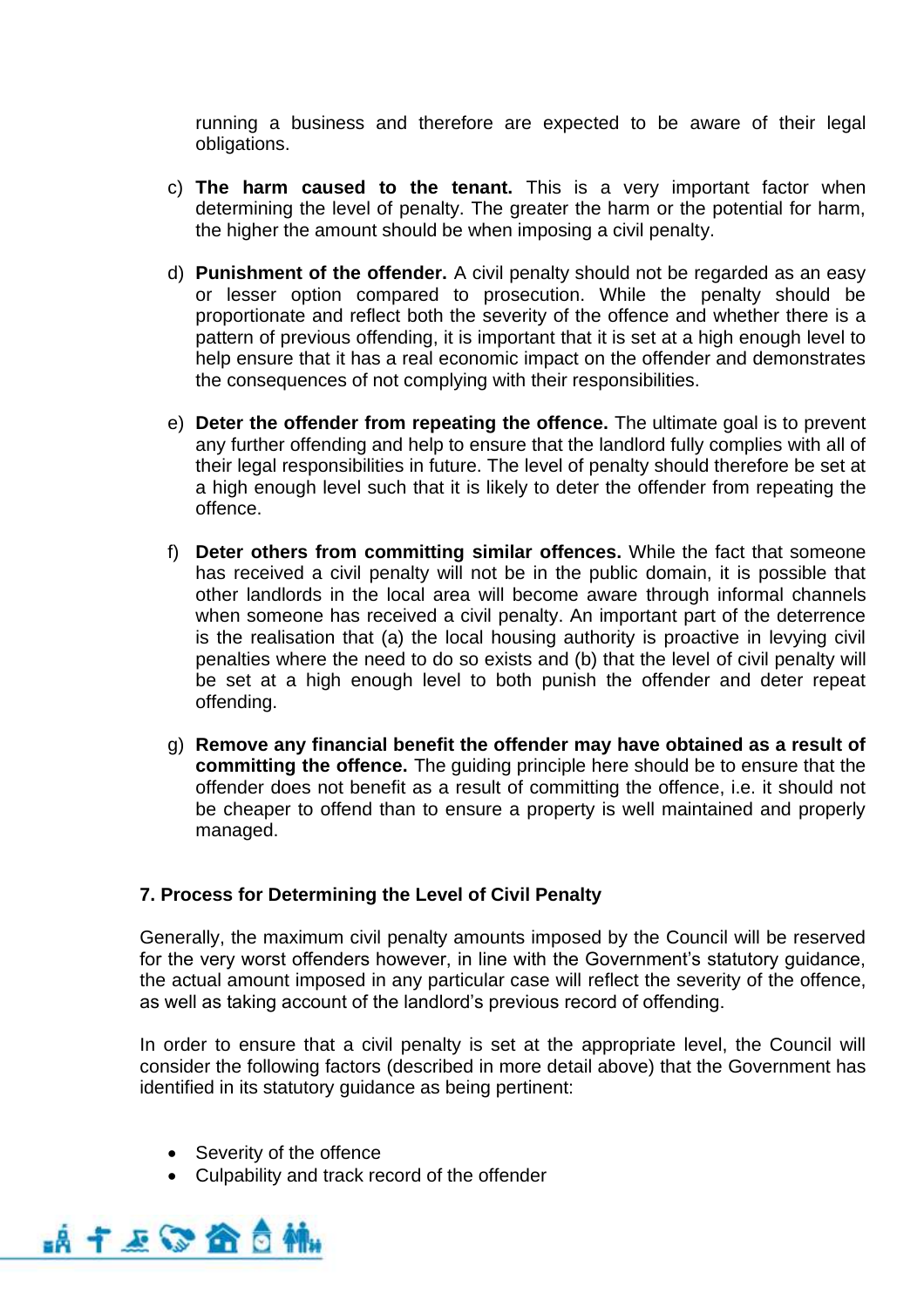- The harm caused to the tenant
- Punishment of the offender
- Deter the offender from repeating the offence
- Deter other from committing similar offences
- Remove any financial benefit the offender may have obtained as a result of committing the offence

The final factor is an overreaching one and after all other factors have been considered and applied, the Council will need to consider whether the civil penalty set removes any financial benefit that has been gained by the commission of the offence.

## **STEP ONE- Determining the offence category**

The Council will determine the offence category using only the culpability and harm factors in the tables below. Where an offence does not fall squarely into a category, individual factors may require a degree of weighting to make an overall assessment.

Table 1 below breaks down the landlord's culpability for the offence into four categories and each category has an accompanying description of what would constitute that level of culpability. The behaviour of the landlord should be compared to the table to determine the appropriate level of culpability. This exercise will be repeated for each offence that is being considered as the landlord's culpability may vary between offences.

| i uvivi i | <b>UUIDUUIIII</b>                                                                                                                                                                                                                                                                                                               |  |
|-----------|---------------------------------------------------------------------------------------------------------------------------------------------------------------------------------------------------------------------------------------------------------------------------------------------------------------------------------|--|
| Very      | Where the offender intentionally breached, or flagrantly                                                                                                                                                                                                                                                                        |  |
| high      | disregarded, the law                                                                                                                                                                                                                                                                                                            |  |
| High      | Actual foresight of, or wilful blindness to, risk of offending but<br>risk nevertheless taken;<br>Serious and or systematic failure by the person or organisation<br>to comply with legal duties                                                                                                                                |  |
| Medium    | Offence committed through act or omission which a person<br>exercising reasonable care would not commit;<br>Systems were in place to manage risk or comply with legal<br>duties but these were not sufficiently adhered to or<br>implemented.                                                                                   |  |
| Low       | Offence committed with little fault, for example because:<br>Significant efforts were made to address the risk but<br>$\bullet$<br>were inadequate on this occasion<br>There was no or little warning of risk/circumstances of<br>$\bullet$<br>offence<br>Failings were minor and occurred as an isolated incident<br>$\bullet$ |  |
|           |                                                                                                                                                                                                                                                                                                                                 |  |

Table 1 - Culpability

Once the Council has determined the level of culpability (using Table 1 above) in relation to an offence, then the level of harm will need to be determined. The Council will use the following definition of harm taken from the statutory guidance on hazard rating under the Housing Act 2004, 'Harm is an adverse physical or mental effect on the health of a person. It includes, for example, physical injury, and illness, condition, or

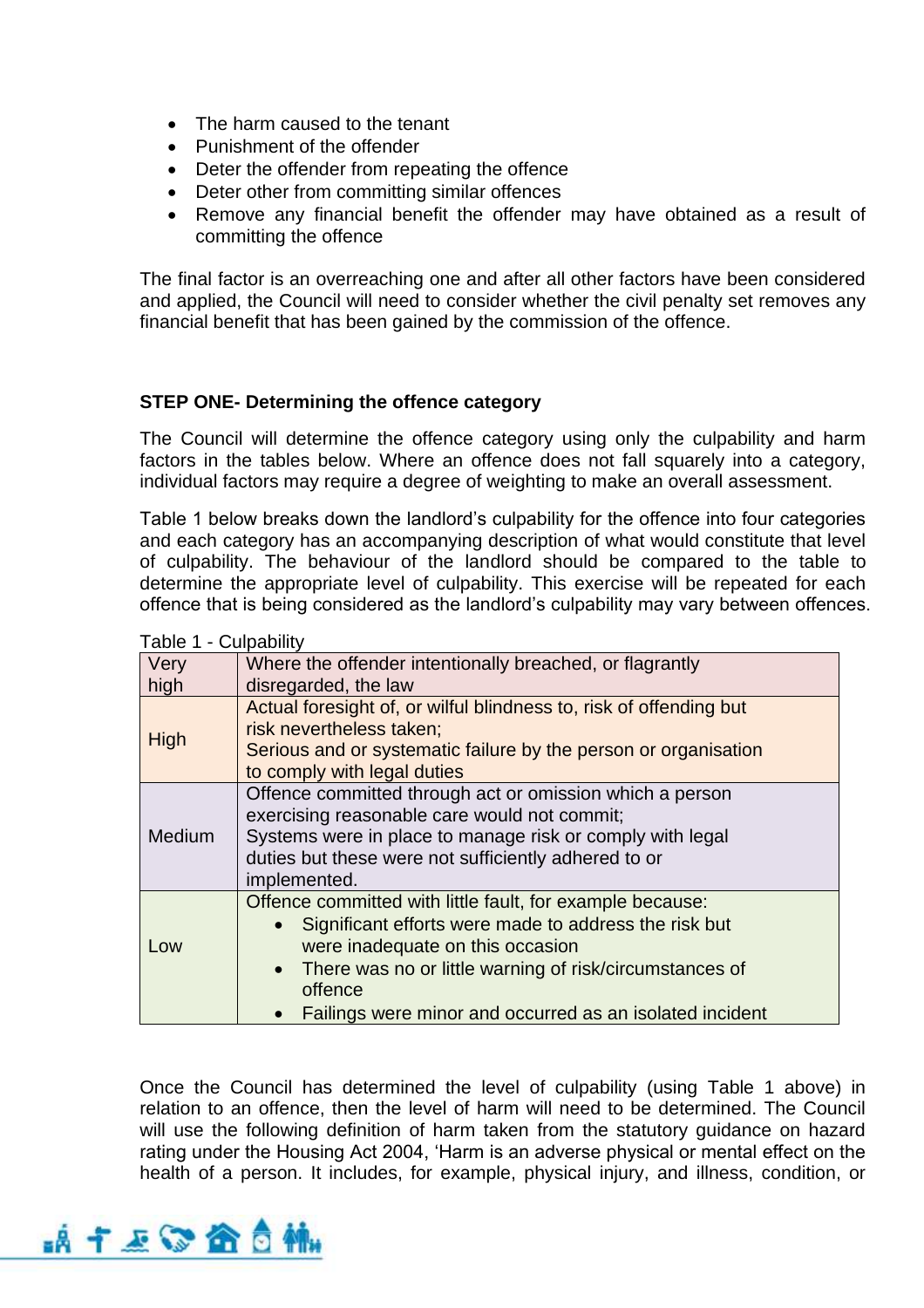symptom whether physical or mental. It also includes both permanent and temporary harm'<sup>6</sup>

Table 2 below separates the seriousness of harm risked into three categories and each category has an accompanying description of what would constitute that level of harm risked. The harm risked by the offence should be compared to the table to determine the appropriate level and this exercise will be repeated for each offence that is being considered as the seriousness of harm risked may vary between offences.

When using Table 2 to determine the appropriate level of harm, consideration should be given to the worst possible harm outcomes that could reasonably occur as a result of the landlord committing the specific offence that is being considered. This means that even if some harm has already come to tenants, or visitors to the property, consideration should still be given to whether there was the potential for even greater harm to have occurred. The vulnerability of the tenant or any visitors to a property will be taken into account when determining the seriousness of the harm risked. This will be determined on a case by case basis.

| High          | Serious adverse effect on individual(s)<br>and/or<br>a<br>widespread impact<br>High risk of serious adverse effect on individual(s)<br>Provides a serious market advantage over rivals<br>Harm to a vulnerable individual <sup>7</sup>                                              |  |
|---------------|-------------------------------------------------------------------------------------------------------------------------------------------------------------------------------------------------------------------------------------------------------------------------------------|--|
|               | Serious level of overcrowding<br>$\bullet$                                                                                                                                                                                                                                          |  |
| <b>Medium</b> | Adverse effect on individual(s) (not amounting to High<br>Harm)<br>Medium risk of adverse harm to an individual or low risk of<br>$\bullet$<br>a serious adverse effect<br>The Council's work as a regulator is undermined by the<br>offenders behaviour<br>Consumer/tenant mislead |  |
| l ow          | Low risk of adverse effect on an individual(s)<br>Low adverse effect on individual(s)<br>$\bullet$                                                                                                                                                                                  |  |

When determining the seriousness of harm risked in relation to an offence, consideration may be given to the guidance in relation to Class I, II, III and IV harm outcomes in the 'Housing Health and Safety Rating System - Operating Guidance'.

<sup>7</sup> A wide definition of vulnerability will be used. For a non-exhaustive list please see Appendix 1.



<sup>6</sup> Housing Health and Safety Rating System Operating Guidance, February 2006, para 2.09-2.10.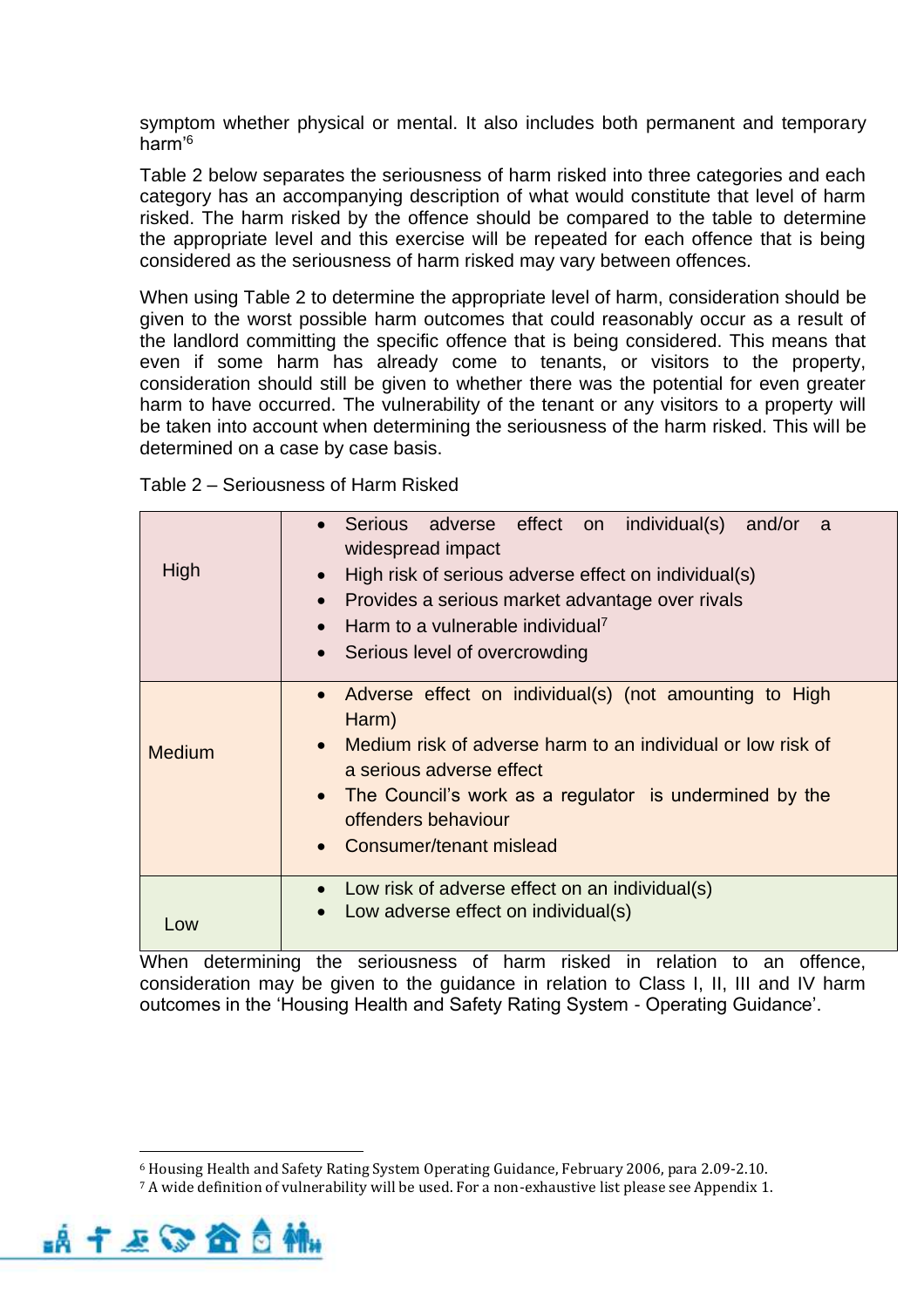# **STEP TWO- The penalty starting point and range**

Once the offence category has been determined (using culpability and harm), the Council should then refer to the starting points to reach an appropriate level of civil penalty within the range for that category of offence. The Council should then consider further adjustment within the category range for aggravating and mitigating features.

| , טווטוויט<br>טטו וט                   |                       |                           |  |  |
|----------------------------------------|-----------------------|---------------------------|--|--|
| Low<br><b>Culpability</b>              | <b>Starting Point</b> | <b>Penalty Band Range</b> |  |  |
| Low Harm                               | £1500                 | £750-£2250                |  |  |
| Medium<br>Harm                         | £3000                 | £2250-£3750               |  |  |
| <b>High Harm</b>                       | £4500                 | £3750-£5250               |  |  |
| <b>Medium</b><br><b>Culpability</b>    |                       |                           |  |  |
| Low Harm                               | £4500                 | £3750-£5250               |  |  |
| Medium<br>Harm                         | £7500                 | £5250-£12000              |  |  |
| <b>High Harm</b>                       | £12000                | £9000-£15000              |  |  |
| <b>High</b><br><b>Culpability</b>      |                       |                           |  |  |
| Low Harm                               | £7500                 | £5250-£12000              |  |  |
| Medium<br>Harm                         | £12000                | £9000-£15000              |  |  |
| High Harm                              | £16500                | £15000-£20000             |  |  |
| <b>Very High</b><br><b>Culpability</b> |                       |                           |  |  |
| Low Harm                               | £12000                | £9000-£15000              |  |  |
| Medium<br>Harm                         | £16500                | £15000-£20000             |  |  |
| <b>High Harm</b>                       | £25500                | £20000-£30000             |  |  |

Table 4 – Penalty Bands

Table 5 below contains a non-exhaustive list of factual elements providing the context of the offence and factors relating to the landlord. The Council will identify whether any combination of these, or other relevant factors should result in an upward or downward adjustment from the starting point. **In particular relevant <sup>8</sup> recent previous convictions, recent cautions and/or civil penalties are likely to result in a** 

<sup>8</sup> Please see Appendix 2 for relevant previous convictions.

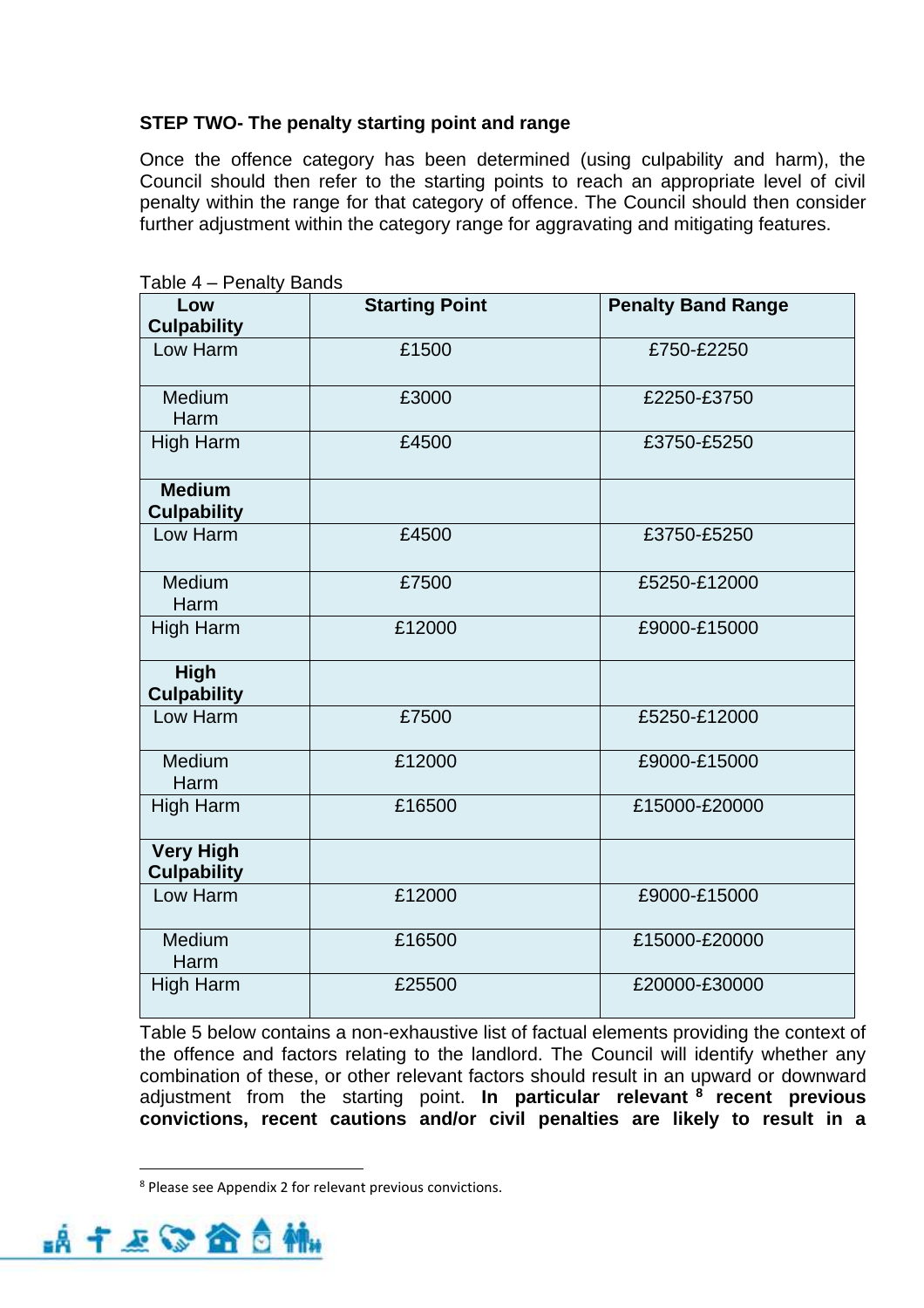**substantial upward adjustment.** In some cases, having considered these factors, it may be appropriate to move outside the identified category range.

| $\alpha$ able $\beta$ $-$ Aggravating and mitigating factors<br><b>Aggravating Factors</b>                                                                                                                              | <b>Mitigating Factors</b>                                                                            |
|-------------------------------------------------------------------------------------------------------------------------------------------------------------------------------------------------------------------------|------------------------------------------------------------------------------------------------------|
| Relevant previous convictions<br>having regard to (a) the nature<br>of the offence to which the<br>conviction relates and its<br>relevance to this offence and<br>(b) the time that has elapsed<br>since the conviction | No relevant unspent previous<br>convictions/good character                                           |
| Relevant previous cautions<br>within the last two years<br>having regard to (a) the nature<br>of the offence to which the<br>caution relates and its<br>relevance to this offence                                       | No relevant cautions within the last<br>two years                                                    |
| Relevant previous civil<br>penalties <sup>9</sup> within the last two<br>years having regard to (a) the<br>nature of the offence to which<br>the caution relates and its<br>relevance to this offence                   | No relevant civil penalties within<br>the last two years                                             |
| The offence has been<br>committed whilst the landlord<br>is on bail/on summons for<br>other relevant proceedings at<br>court                                                                                            | Mental disorder or learning<br>disability, where directly linked to<br>the commission of the offence |
| Established evidence of<br>wider/community impact                                                                                                                                                                       | Serious medical conditions<br>requiring urgent, intensive or long<br>term treatment                  |
| Record of providing<br>substandard accommodation                                                                                                                                                                        | One off event, not commercially<br>motivated                                                         |
| Record of poor management<br>or not meeting legal<br>requirements                                                                                                                                                       | Good record of maintaining<br>property                                                               |
| Evidence of harassment of<br>tenant and/or illegal eviction<br>(actual or attempted) in this<br>case                                                                                                                    | Tenants behaviour a contributing<br>factor to the offence                                            |

#### Table 5 – Aggravating and mitigating factors

<sup>9</sup> Includes civil penalties imposed for offences under the Housing Act 2004, The Smoke and Carbon Monoxide Alarm (England) Regulations 2015 or the Redress Schemes for Letting Agency Work and Property Management Work (Requirement to Belong to a Scheme etc)(England) Order 2014. Also includes civil penalties imposed by other regulatory agencies and Council's.

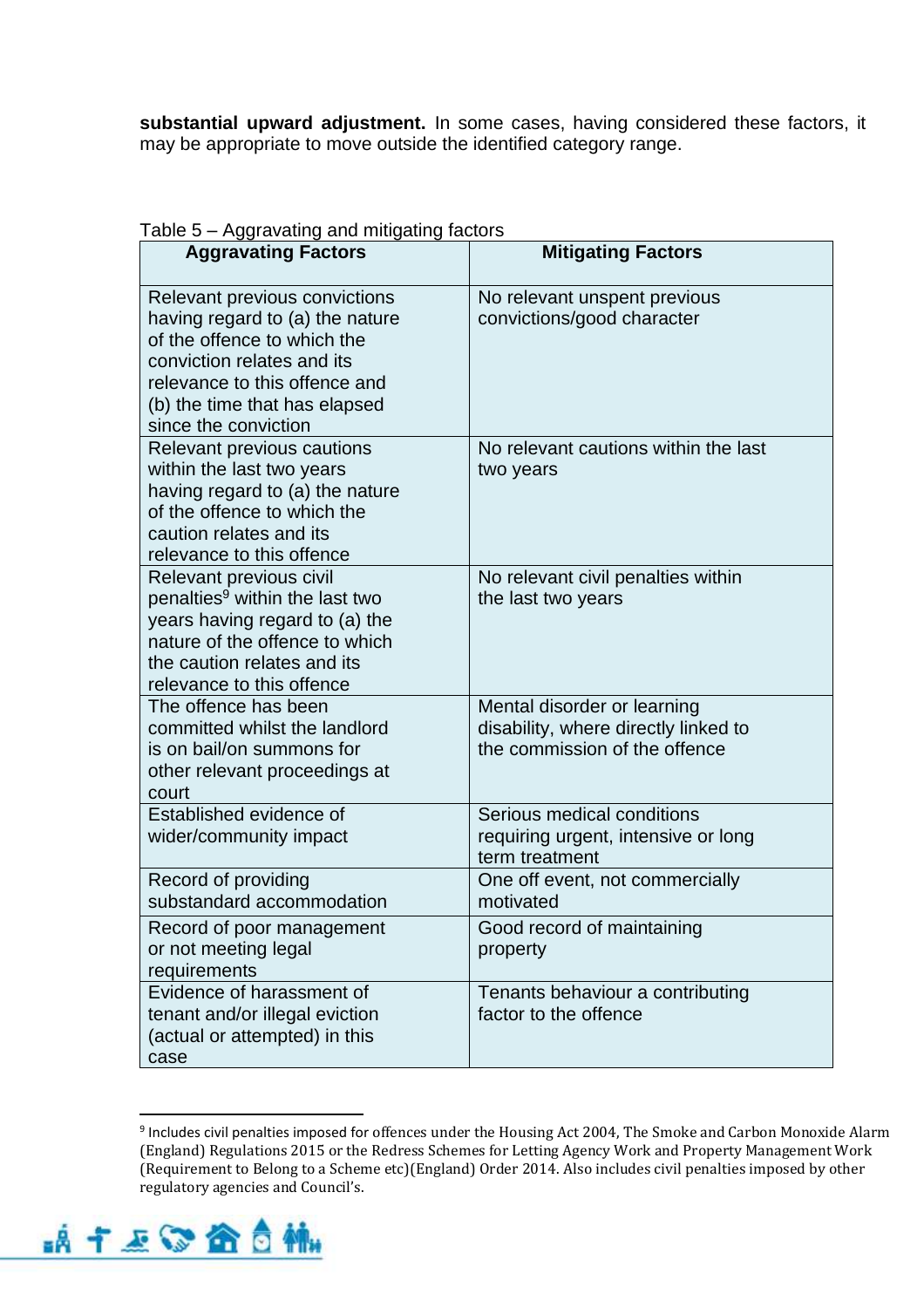| Motivated by financial gain                                                                                                                                                   | Steps taken voluntarily to remedy<br>problem                                                       |
|-------------------------------------------------------------------------------------------------------------------------------------------------------------------------------|----------------------------------------------------------------------------------------------------|
| Obstruction of justice, for<br>example failing to comply with<br>a request for information or<br>documents <sup>10</sup> or other<br>behaviour amounting to an<br>obstruction | High level of co-operation with the<br>investigation, beyond that which<br>will always be expected |
| Offending happened over a<br>prolonged period of time                                                                                                                         |                                                                                                    |
| Property management is/was<br>their only or main business                                                                                                                     |                                                                                                    |

#### **EP THREE- Review the civil penalty amount**

Once the civil penalty has been calculated, the Council should review the penalty amount to determine whether the civil penalty amount meets the objectives of civil penalties as set out in the statutory guidance.

**S T**

#### **General principles to follow when setting the financial penalty**

The Council should finalise the appropriate level of penalty so that it reflects the seriousness of the offence and the Council must take into account the financial circumstances of the offender (as far as they are known).

The level of civil penalty should reflect the extent to which the offender fell below the required standard. **The civil penalty should meet, in a fair and proportionate way, the objectives of punishment, deterrence and the removal of gain derived through the commission of the offence;** it should not be cheaper to offend than to comply with the law.

#### **Review of the civil penalty**

The Council should review the civil penalty and, if necessary adjust the initial amount arrived at in step two to ensure that it fulfils the general principles set out above.

The penalty amount as calculated at step 2, should be considered against any quantifiable economic benefit derived from the offence, including through avoided costs or operating savings. If the economic benefit is in excess of the penalty amount as calculated at step 2, then the penalty amount should be adjusted to ensure that the penalty is set at an amount which removes the financial benefit (as a minimum)

The Council may draw on information from enforcing authorities and others about the general costs of operating within the law, if this information is not available. Whether the penalty will have the effect of putting the offender out of business will be relevant, but in some cases this might be an acceptable outcome.

<sup>10</sup> Including request for information under s16 Local Government (Miscellaneous Provisions) Act 1976 or request for documents under s235 Housing Act 2004.

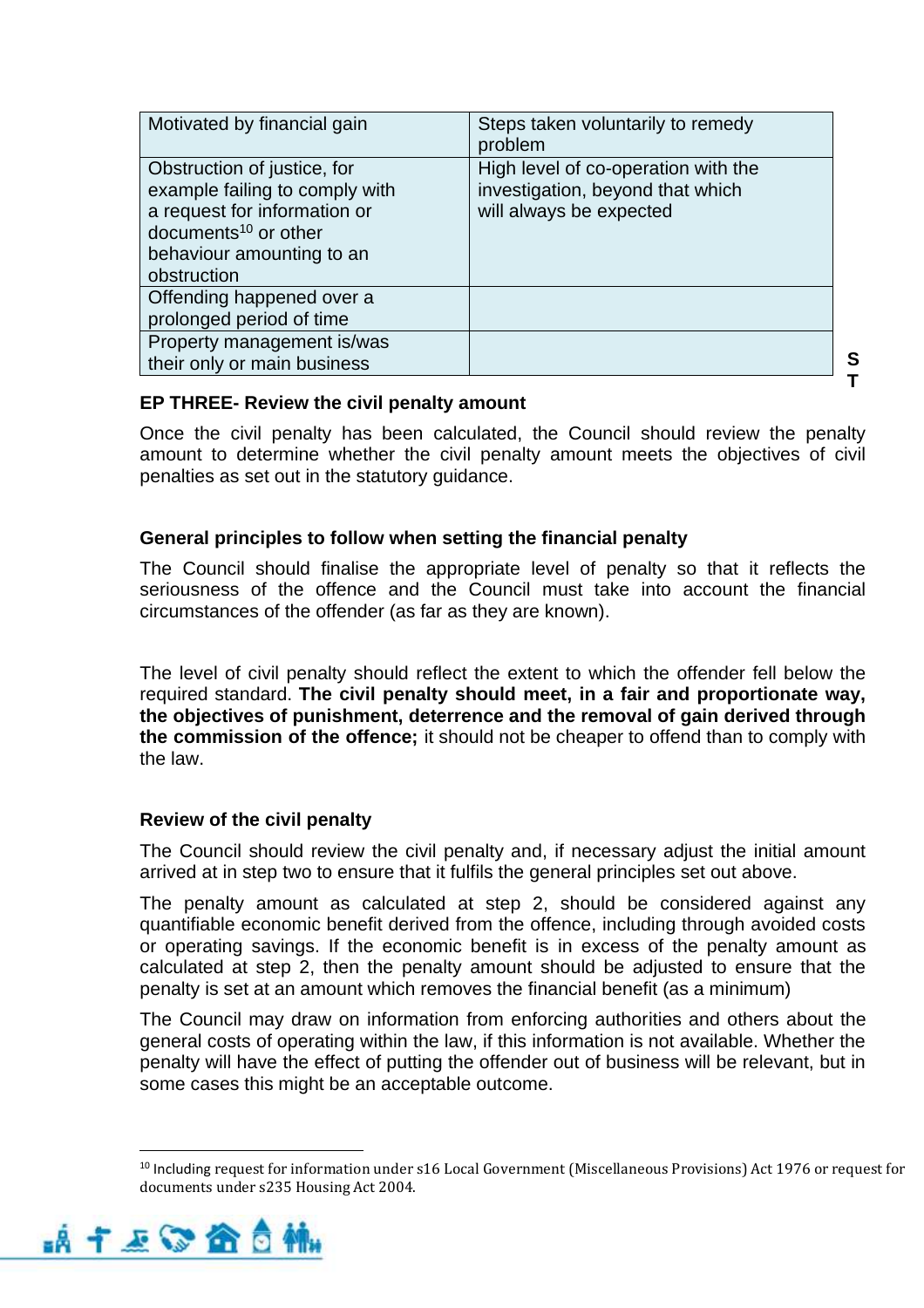In finalising the penalty amount, the Council will have regard to the following factors relating to the wider impact of the civil penalty on innocent third parties; such as (but not limited to);

- Impact of the civil penalty on the offender's ability to comply with the law or make restitution to victims;
- Impact of the civil penalty on employment of staff, service users, customers and the local economy.

## **STEP FOUR- Reduction for early admission of guilt**

The Council will take into account a potential reduction in penalty for an admission of guilt.

The following factors will be considered in setting the level of reduction:

- The stage in the investigation or thereafter when the offender admitted guilt
- The circumstances in which they admitted quilt
- The degree of co-operation with the investigation

The maximum level of reduction for an admission of guilt will be one-third. In some circumstances there will be a reduced or no level of discount. For example where the evidence is overwhelming or there is a pattern of behaviour.

Any reduction should not result in a civil penalty which is less than the amount of gain from the commission of the offence itself.

#### **STEP FIVE- Additional actions**

In all cases the Council will consider whether to take additional action. These may include works in default, Interim Management Orders or Rent Repayment Orders. The Council cannot however prosecute for the same conduct which has led to the civil penalty being imposed.

#### **STEP SIX- Totality principle**

If issuing a civil penalty for more than one offence, or where the offender has already been issued with a civil penalty (within the previous 28 days), the Council will consider whether the total penalties are just and proportionate to the offending behaviour.

Where the offender is issued with more than one civil penalty, the Council should consider the following guidance from the definitive guideline on Offences Taken into Consideration and Totality.

"*The total financial penalty is inevitably cumulative.*

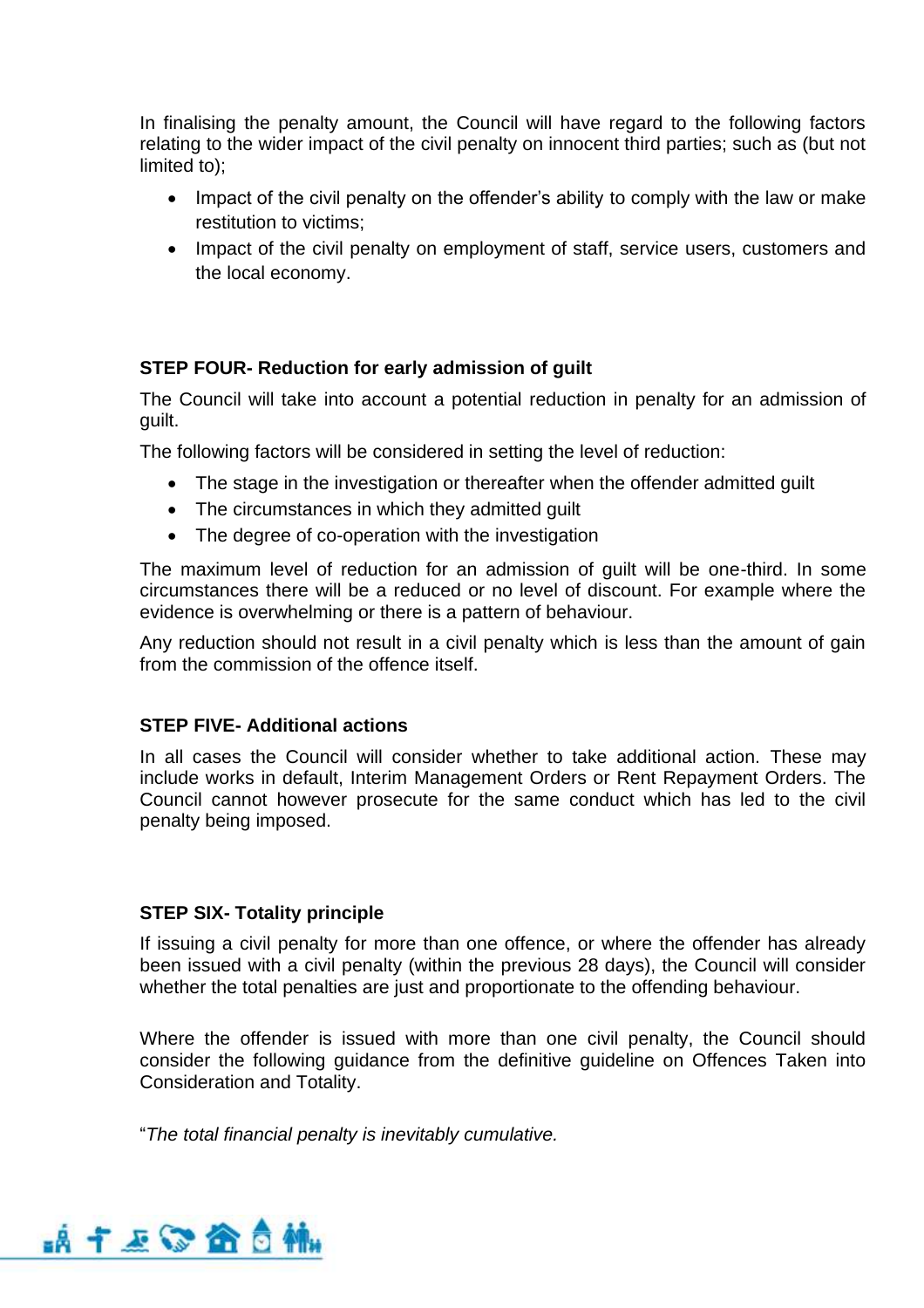*The court should determine the financial penalty for each individual offence based on the seriousness of the offence and taking into account the circumstances of the case including the financial circumstances of the offender so far as they are known, or appear, to the court.*

*The court should add up the financial penalties for each offence and consider if they are just and proportionate.*

*If the aggregate total is not just and proportionate the court should consider how to reach a just and proportionate financial penalties. There are a number of ways in which this can be achieved.*

*For example:*

- Where an offender is to be penalised for two or more offences that arose out of the *same incident or where there are multiple offences of a repetitive kind, especially when committed against the same person, it will often be appropriate to impose for the most serious offence a financial penalty which reflects the totality of the offending where this can be achieved within the maximum penalty for that offence. No separate penalty should be imposed for the other offences;*
- **■** Where an offender is to be penalised for two or more offences that arose out of *different incidents, it will often be appropriate to impose a separate financial penalties for each of the offences. The court should add up the financial penalties for*  each offence and consider if they are just and proportionate. If the aggregate *amount is not just and proportionate the court should consider whether all of the financial penalties can be proportionately reduced. Separate financial penalties should then be passed.*

*Where separate financial penalties are passed, the court must be careful to ensure that there is no double-counting''*.

Ultimately the civil penalty imposed must remove any financial gain the landlord has obtained by the commission of the offence.

#### **STEP SEVEN- Recording the decision**

The officer making a decision about a civil penalty will record their decision giving reasons for coming to the amount of civil penalty to be imposed.

#### **An offender's ability to pay**

In setting a civil penalty, the Council may conclude that an offender is able to pay any civil penalty imposed unless the offender has supplied sufficient financial information or evidence to the contrary.

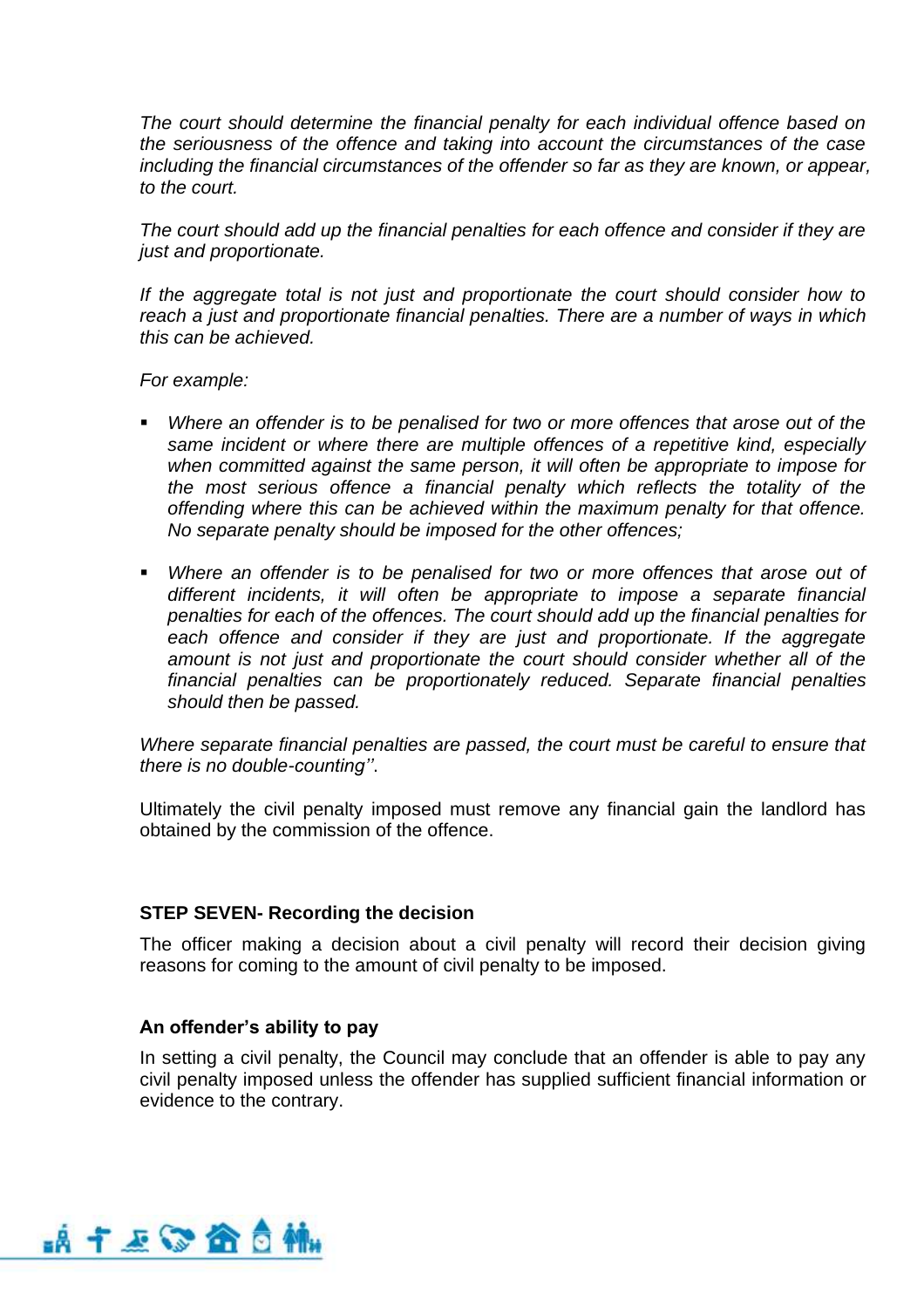It is for the offender to disclose to the Council such data relevant to his or her financial position as this will enable the Council to assess and determine what they can reasonably afford to pay.

Where the Council is not satisfied that it has been given sufficient reliable information, the Council will be entitled to draw reasonable inferences as to the offender's means from the evidence it has obtained and from all the circumstances of the case, including accessing information via appropriate credit referencing agencies. **This may include the inference that the offender can pay the civil penalty.** 

As many landlords will own one or more properties, it is likely that they will be able to sell or borrow against these assets to pay a civil penalty. After taking into account any mortgages on the property, the Council will determine the amount of equity that could be released from the property. If the landlord claims they are unable to pay a civil penalty and show that they have a low income, consideration will be given to whether any of the properties can be sold or refinanced when assessing their ability to pay.

## **8. Procedure for the Imposition of a Civil Penalty**

Schedule 13A of the Housing Act 2004, as amended by the Housing and Planning Act 2016, sets out the process that must be followed when imposing a civil penalty.

#### **Notice of Intent**

Before imposing a civil penalty on a landlord, the Council must serve a 'Notice of Intent' on the landlord who has committed the offence. The notice must be given before the end of the period of 6 months, beginning with the first day on which the Council has sufficient evidence of the conduct to which the civil penalty relates. In the case of conduct which is continuing, the notice can be given at any stage if the conduct is continuing or within 6 months beginning with the day on which the conduct ends. The notice of intent must set out:

- The amount of the proposed civil penalty;
- The reasons for proposing to impose a civil penalty, and;
- Information about the landlord's right to make representations to the Council.

#### **Representations**

Any landlord who is in receipt of a 'Notice of Intent' has the right to make written representations about the proposal to impose a civil penalty within 28 days beginning with the day after the date on which the notice was given ('Representation Period'). Representations can be against any part of the proposed course of action, for example the imposition of the civil penalty in its entirety or the amount of the civil penalty. All representations from landlords will be considered by an appropriate senior colleague and never by the colleague who served the 'Notice of Intent'.

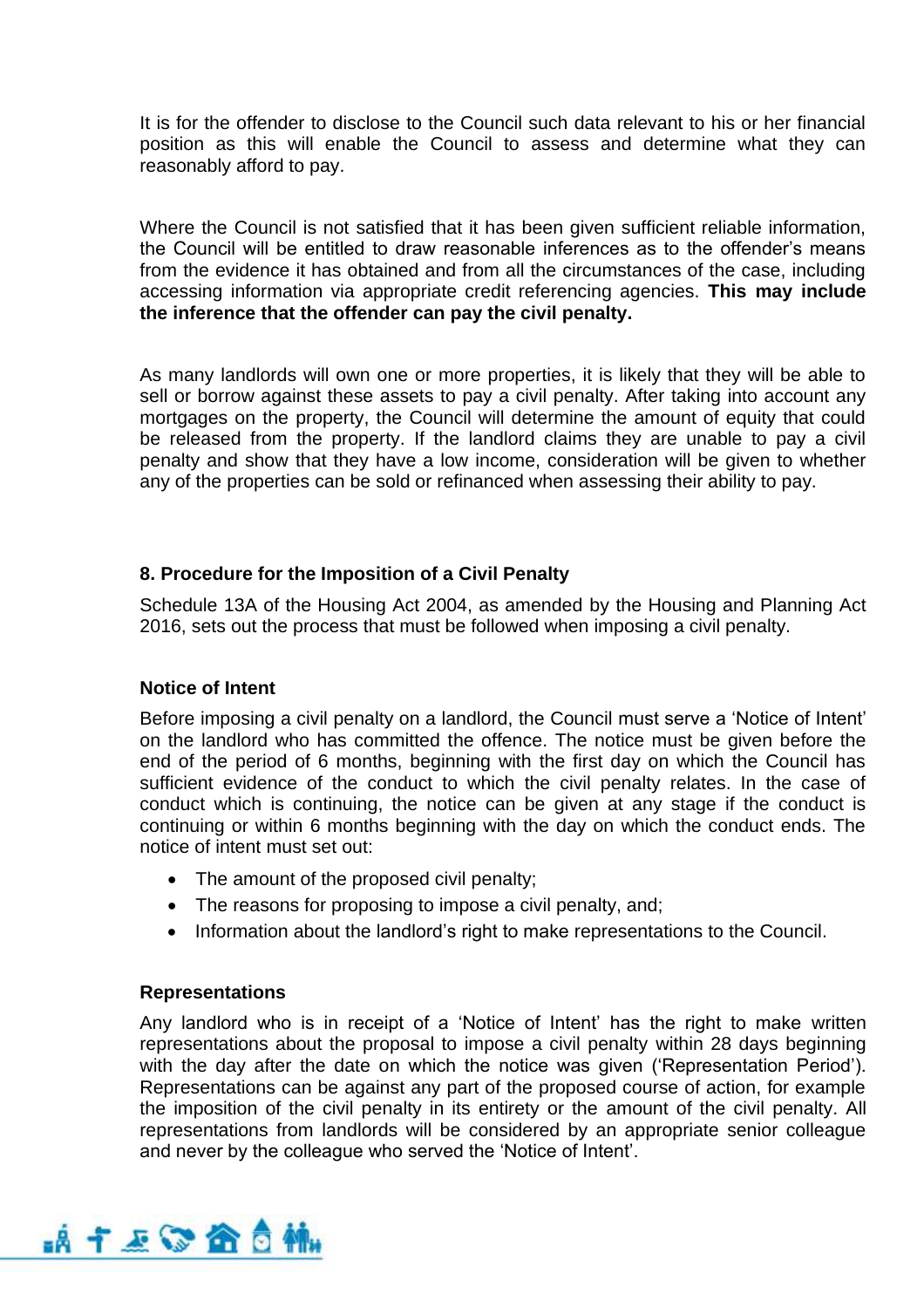Where a landlord challenges the amount of the civil penalty, it will be for the landlord to provide documentary evidence (e.g. tenancy agreements, bank statements, mortgage account statements, business accounts, etc.) to show that the penalty amount should be reviewed. Where no such supporting evidence is provided, the representation against the amount will be likely to carry less weight.

Written responses will be provided to all representations made by the recipients of a 'Notice of Intent'. No other parties have an automatic right to make representations but if any are received, they will be considered on a case by case basis and responded to where the Council considers it necessary.

## **Final Notice**

Once the 'Representation Period' has ended, the Council must decide whether to impose a civil penalty and if so, the final amount of the civil penalty. Consideration will be given to any representations made during the 'representation period' if applicable. The final amount of a financial penalty can be a lower amount than was proposed in the 'Notice of Intent' but it cannot be a greater amount.

If the Council decides to impose a civil penalty on a landlord, then the landlord must be given a notice imposing that penalty ('Final Notice'). The notice must contain the following information:

- The amount of the Civil Penalty
- The reasons for imposing the penalty;
- Information about how to pay the penalty;
- The period for payment of the penalty;
- Information about rights of appeal to the First-Tier Tribunal (Property Chamber), and;
- The consequences of failure to comply with the notice.

The period of payment for the civil penalty must be 28 days beginning with the day after that on which the notice was given.

#### **Withdrawing or Amending the Notice**

At any time, the Council may withdraw a 'Notice of Intent' or a 'Final Notice' or reduce the amount of a civil penalty as stated in the 'Notice of Intent' or 'Final Notice'. This is done by giving notice in writing to the person on whom the notice was served. The amount of the civil penalty in the 'Notice of Intent' or 'Final Notice' cannot be increased.

Where a civil penalty has been withdrawn, and there is a public interest in doing so, the Council can still pursue a prosecution against the landlord for the conduct for which the penalty was originally imposed. Each case will be considered on a case by case basis. Civil penalties are an alternative to prosecution however, and as such, if a civil penalty has been imposed and not withdrawn, the Council cannot initiate a prosecution for the same offence.

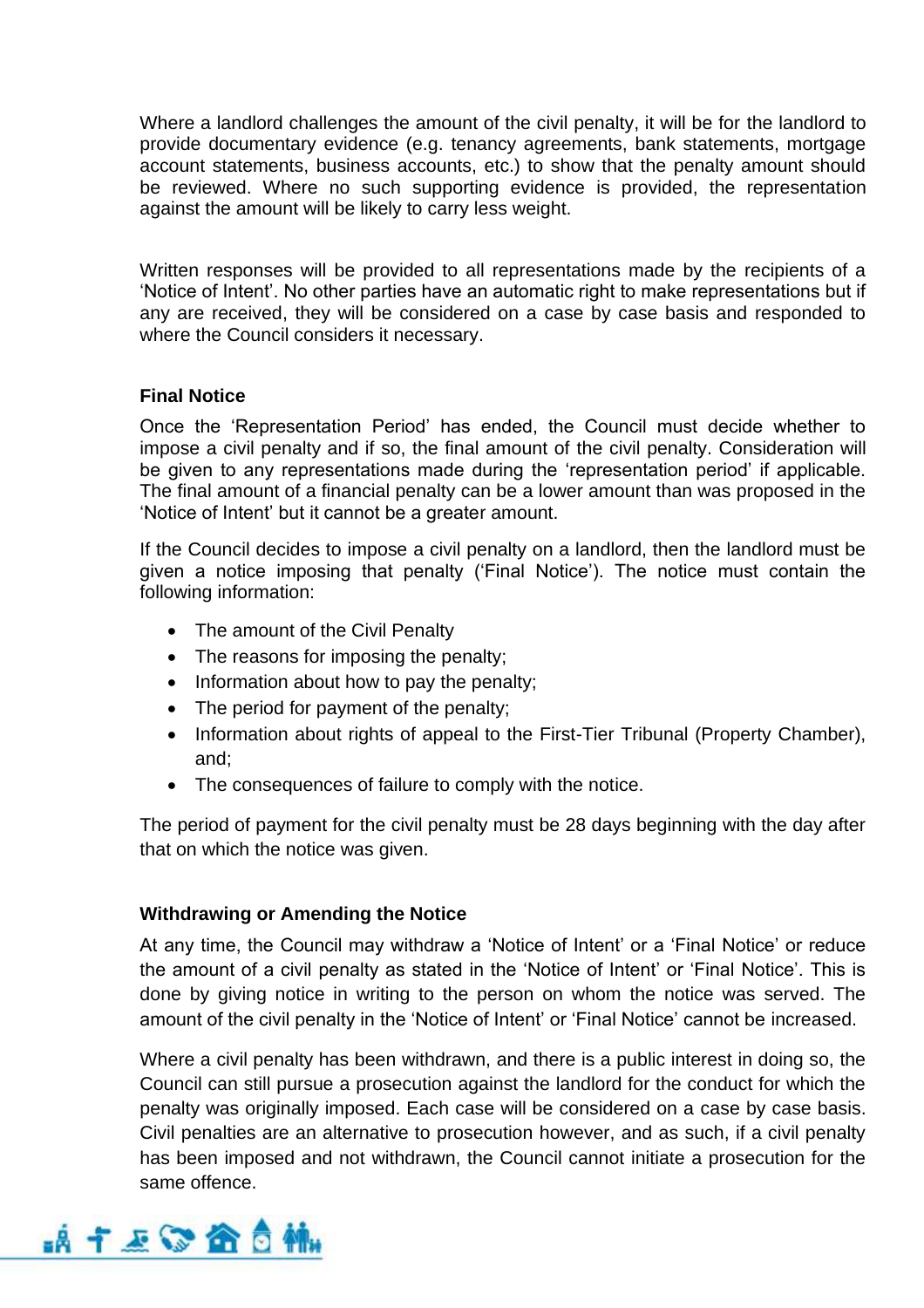## **Payment of a Civil Penalty**

Where a civil penalty has been properly imposed, in accordance with the provisions of the Housing Act 2004 and this policy, it must be paid within 28 days, beginning with the day after that on which the 'Final Notice' was given ("the 28 day payment period"), unless that notice is suspended due to an appeal.

Where a civil penalty has been appealed to the First-Tier Tribunal (Property Chamber) and ultimately confirmed, it will be for the Tribunal to specify the period in which the landlord should make payment of the penalty.

## **Other Consequences of Having a Civil Penalty Imposed**

Where a civil penalty has been imposed on a landlord, this will form a part of the Council's consideration when reviewing licence applications for properties in which they have some involvement. This includes licences under Part 2 or Part 3 of the Housing Act 2004.

Whilst a civil penalty will not automatically preclude the Council from granting a licence where such persons are involved, the reasons for imposing the penalty and the extent of the person's involvement in the property will be considered to determine whether they are fit and proper to hold such a licence and/or be involved in the management of the property. The same considerations will apply to the potential revocation of property licences.

Further amendment of this policy will be needed when Chapter 3 of the Housing and Planning Act 2016 comes into force and the relevant statutory guidance is issued by the Government. This chapter relates to the Database of Rogue Landlords and Property Agents and when local housing authorities must and may input a landlords details onto the database. These provisions will come into force in April 2018.

## **9. Appeals and the Role of the First-Tier Tribunal (Property) Chamber**

If a civil penalty is imposed on a landlord, the landlord can appeal to the First-Tier Tribunal (Property Chamber) against the decision. The appeal is a re-hearing of the Council's decision but can have regard to matters that the Council was unaware of at the time the decision was made. Where an appeal has been made, this suspends the civil penalty until the appeal is determined or withdrawn. On appeal the First-Tier Tribunal (Property Chamber) may confirm, vary (increase or decrease) or cancel the civil penalty.

The First-Tier Tribunal (Property Chamber) can dismiss an appeal if it is satisfied that the appeal is frivolous, vexatious or an abuse of process, or has no reasonable prospect of success. The Council will make applications for such dismissal to the First-Tier Tribunal (Property Chamber) when appropriate to do so.

A civil penalty will only be imposed where the Council is satisfied there is sufficient evidence to prove beyond reasonable doubt that the offence occurred and the penalty amount is determined in line with this policy and the relevant statutory guidance.

Generally in appeals to the First-Tier Tribunal (Property Chamber) each party bears their own costs. However the Tribunal may award costs when one party has acted

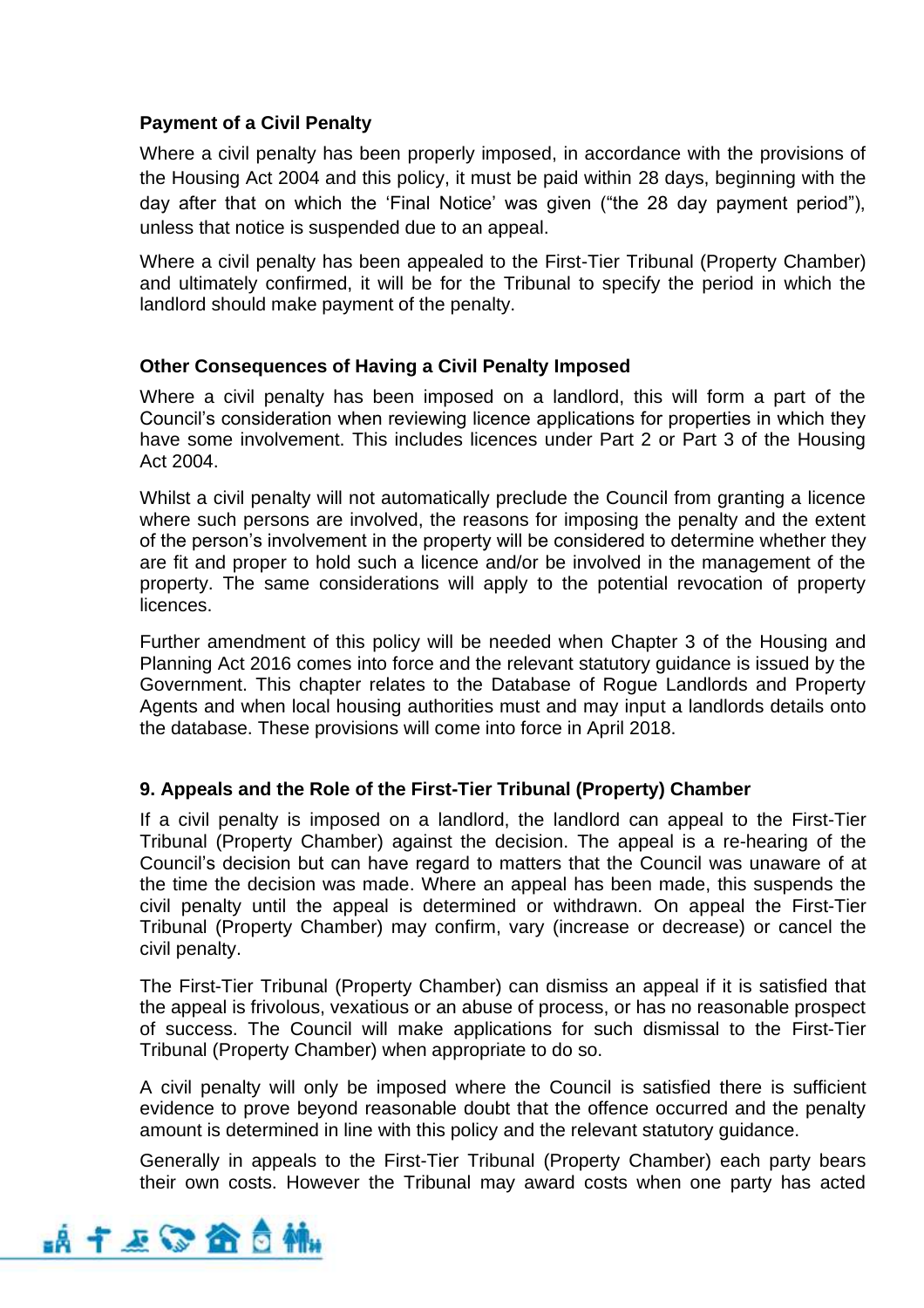unreasonably in bringing, defending or conducting proceedings. The Council will be likely to apply for costs in such cases.

#### **10. Enforcement of Civil Penalties**

Where a landlord fails to pay the whole or part of a civil penalty, it is the policy of the Council to consider all legal options available, including pursuing the unpaid amount through the County Courts. The Council may recover the civil penalty or part of it, on application to the County Court as if it was an order of that Court

Where appropriate, the Court will seek to recover the costs incurred in taking this action from the person to which the civil penalty relates.

#### **11. Income Recovered from Civil Penalties**

Any income from civil penalties is retained by the Local Housing Authority which imposed the penalty. The Council must use any income from civil penalties to further its statutory functions in relation to enforcement activity covering the private rented sector<sup>11</sup>.

## **12. Rent Repayment Orders**

A Rent Repayment Order is an Order made by the First-Tier Tribunal (Property Chamber) requiring a landlord to repay a specified amount of rent.

A Rent Repayment Order can be applied for in cases where a civil penalty has also been imposed (in relation to certain offences).

The Housing Act 2004 introduced Rent Repayment Orders to cover situations were a landlord was in control of or managing property which required a licence under Part 2 or  $3$  of the Act<sup>12</sup>, but did not have such a licence.

The Housing and Planning Act 2016 has now extended the scope of Rent Repayment Orders to cover a much wider range of offences:

- Violence to secure entry<sup>13</sup>
- Eviction or harassment of occupiers<sup>14</sup>
- Failure to comply with an Improvement Notice<sup>15</sup>
- Failure to comply with a Prohibition Order<sup>16</sup>
- Breach of Banning Order<sup>17</sup>

Further details in relation to Rent Repayment Orders and when the Council will apply for these will be found in the Council's Housing Standards Enforcement Policy.

<sup>17</sup> Housing and Planning Act 2016, section 21 (not yet in force)



<sup>11</sup> The Rent Repayment Orders and Financial Penalties (Amounts Recovered) (England) Regulations 2017.

<sup>12</sup> Section 72(1) and 95(1) Housing Act 2004.

<sup>13</sup> Criminal Law Act 1977, section 6(1).

<sup>14</sup> Protection from Eviction Act 1977, section 1(2), (3) or (3A)

<sup>15</sup> Housing Act 2004, section 30(1)

<sup>16</sup> Housing Act 2004, section 32(1)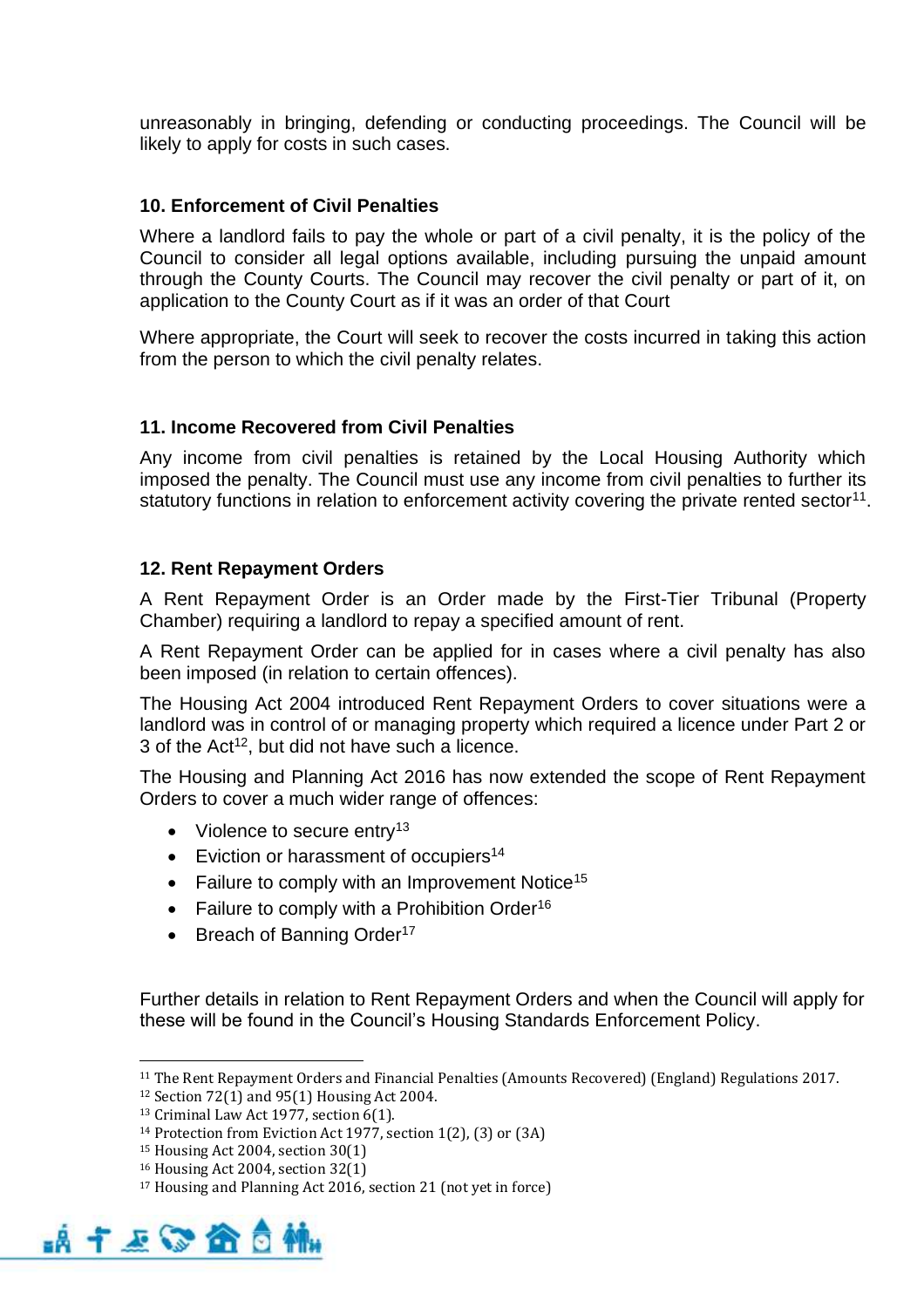# **13. Guidance**

This policy has been developed with specific regard to:

- **The Housing and Planning Act 2016 and the Housing Act 2004**
- **Civil Penalties under the Housing and Planning Act 2016 Guidance issued for Local Housing Authorities-** Department for Communities and Local Government published April 2017
- **Sentencing Council Health and Safety Offences and Food Safety and Hygiene Offences Definitive Guidelines**
- **Housing Standards Enforcement Policy** Sefton Council (currently being revised)

# **14. Governance**

This policy is subject to change and will be reviewed periodically, in line with changes in legislation, Government statutory guidance and Council Policy.